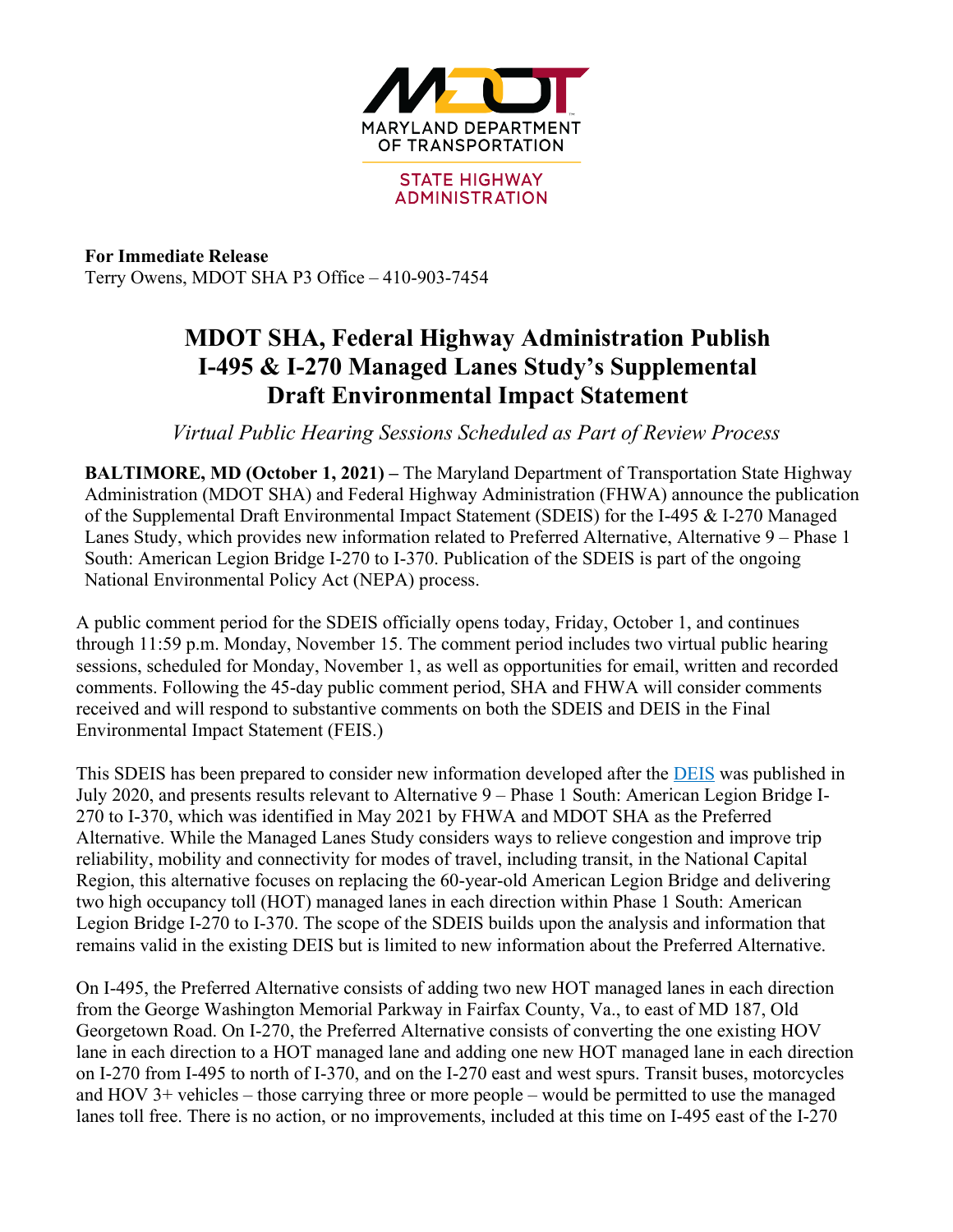

## east spur.

The Preferred Alternative is designed to provide a new American Legion Bridge, address existing traffic and long-term traffic growth, enhance trip reliability, support regional transit improvements, foster new opportunities for transit and increased carpool/vanpool/ridesharing, and improve the movement of goods and services. In addition, the alternative would provide pedestrian and bicycle improvements to enhance connectivity of area sidewalks and trails, including the addition of a shared use path on the new American Legion Bridge across the Potomac River.

MDOT SHA and FHWA continue to consider the nearly 3,000 comments received as part of the DEIS and public hearings held last fall. Responding to public input, the SDEIS reflects successful efforts by MDOT SHA to reduce community and environmental impacts, including complete avoidance of Morningstar Cemetery in the Cabin John area. On Plummers Island, a research site for the Washington Biologists Field Club, the team collaborated with regulatory agencies and interested stakeholders to reduce the impact by 90% to 0.2 acre, consisting of one pier piling for the American Legion Bridge replacement.

Individuals are invited to provide verbal testimony via telephone on the SDEIS during the Monday, November 1, virtual public hearing sessions. The two call-in testimony hearing sessions will be 2 p.m. to 4 p.m. and 6 p.m. to 8 p.m.

Advance registration is required to be admitted to the phone queue to provide verbal testimony during the virtual hearing sessions. Registration is available at OpLanesMD.com/SDEIS or by calling 833- 858-5960. Members of the public will be allotted three minutes and elected officials will be allotted five minutes, per person, for verbal testimony. Responses to questions will not be given at the hearing. Prior to attending a public hearing session, the public is encouraged to review the online presentation available at OpLanesMD.com/SDEIS beginning Friday, October 1. After the hearing, transcripts will be available on the website at a later date.

In addition to providing live verbal testimony, stakeholders also may provide verbal testimony during the call-in hearing sessions by dialing 855-432-1483 and leaving a single voicemail message limited to three minutes. The public can listen to the live hearing sessions via telephone by dialing 855-432-1483 or watching the livestream at OpLanesMD.com/SDEIS.

Maryland Relay Service can assist teletype users at 7-1-1. Individuals requiring assistance to participate, such as an interpreter for hearing/speech difficulties or assistance with the English language, should contact the Op Lanes Maryland toll-free number, 833-858-5960, by October 22, 2021.

In addition to the virtual public hearing sessions, written comments and call-in testimony through voicemail will be accepted for the official record through 11:59 p.m. November 15, 2021. Those interested may: